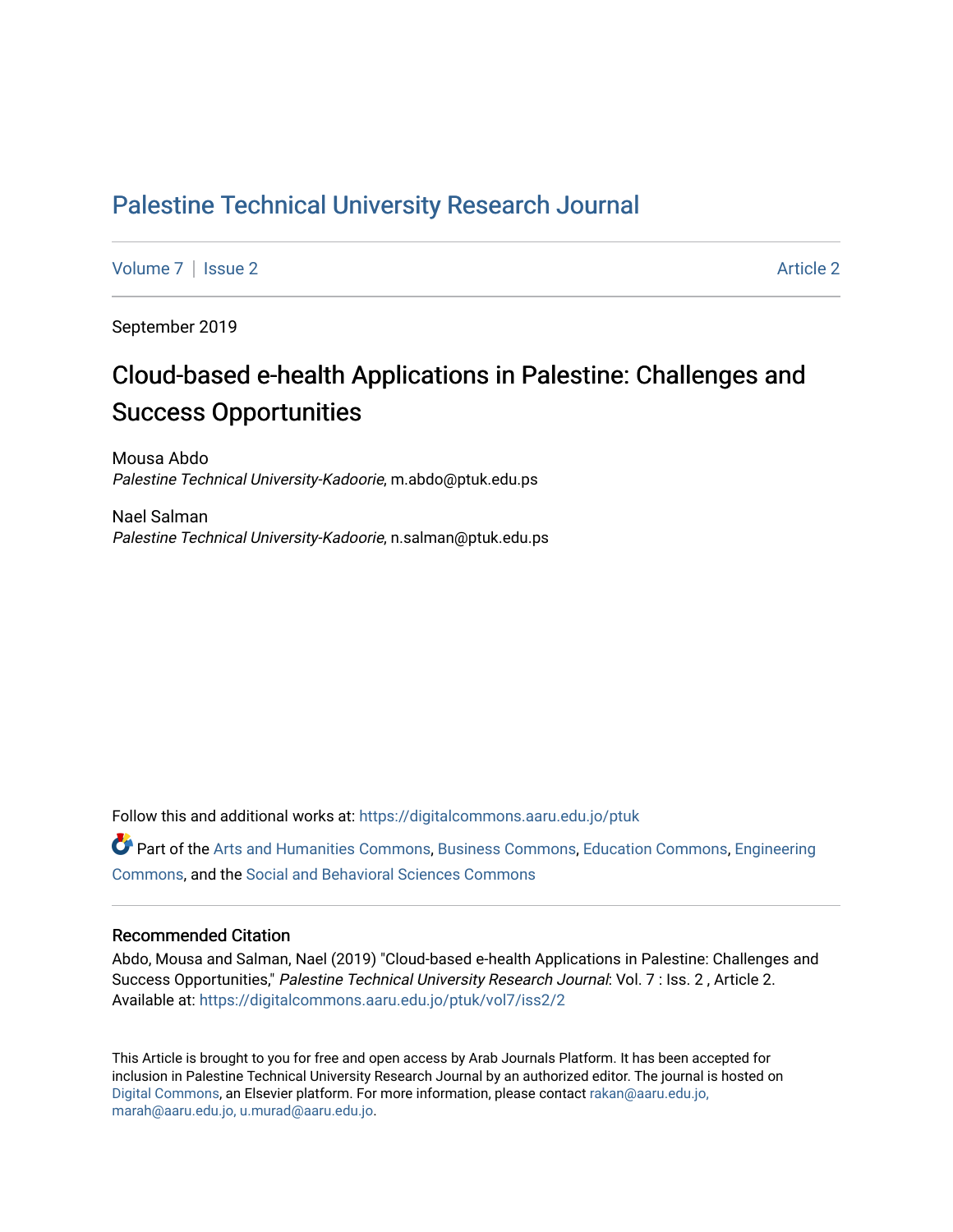

# **Cloud-based e-health Applications in Palestine: Challenges and Success Opportunities**

## **Mousa Abdoh<sup>1</sup> , Nael Salman<sup>2</sup>**

**1. Palestine Technical University- Kadoorie, Department of Business Management and E-Commerce, Emial: [m.abdo@ptuk.edu.ps](mailto:m.abdo@ptuk.edu.ps) 2. Palestine Technical University-Kadoorie, Department of Computer Systems Engineering, E-mail[: n.salman@ptuk.edu.ps](mailto:n.salman@ptuk.edu.ps)**

Received 2/07/ 2019, Accepted 21/08/ 2019, Published 15/09/2019

#### **ABSTRACT**

Healthcare service costs are rising all over the world. That is mainly due to the lack of healthcare professionals and IT services. Cloud computing is an emerging trend that provides a robust infrastructure that enables delivering low-cost services over the internet. In this paper, we conducted an analytical study on the e-health services in Palestine to investigate the current state-of-art and examine all challenges and opportunities to benefit from this technology. Collected data has been analyzed and the results revealed that there is a clear gap between the IT service models provided by Palestinian healthcare service provider, and the potential models based on latest IT trends; mainly, cloud computing.

#### *Keywords***: cloud computing, healthcare systems**

#### **INTRODUCTION**

The demand on healthcare services is increasing very rapidly everywhere. stakeholders of healthcare services vary from people working in healthcare service providing organizations to patients benefiting from these services [1]. it is quite clear that there is a shortage in the numbers of qualified professionals who can develop and support the management systems of healthcare services, and the associated costs of hardware and software systems create a serious overhead on the healthcare service provider's budgets. the reasons mentioned above have led to looking for alternatives based, mainly, on utilizing cloud computing to centralize the process of healthcare [2,3].

Cloud computing consists of broad network access and resource pooling in order to support big data sets healthcare databases. due to fast emerge of technology, these features facilitate the usage of computing resources by multiple consumers through different electronic devices. in order for cloud computing to provide clients with the desirable services, it should be built in a way that facilitates the expected functions. this may be done by combining hardware and software resources. it is referred to such infrastructure as physical and abstraction layers. the physical layer includes the server, storage and network components, whereas the abstraction layer consists of the software installed to carry out the service [4].

Consumers do not need to manage the infrastructure in the cloud system but they do have the privilege of controlling applications and configuration settings. planning to implement the latest technologies in the healthcare sector is an important strategy for many healthcare organizations to enhance their service quality and reduce costs and increase the numbers of beneficiaries from healthcare services.

In this paper, we present an overview of the "ehealth based cloud computing" and the challenges in using cloud computing in the health organizations.

The remainder of this paper is organized as follows: section 2, presents a cloud computing system and its importance. in section 3, cloud based healthcare systems are discussed. healthcare systems in palestine are discussed in section 4. section 5 discusses the research methodology. results and discussions are introduced in section 6 and, finally, conclusions are drawn in section 7.

#### 1. cloud computing

the national institute of standards and technology (nist) [5] provides a clear definition of cloud computing as: "cloud computing is defined as *"* ―a model for enabling ubiquitous, convenient, ondemand network access to a shared pool of configurable computing resources (e.g., networks,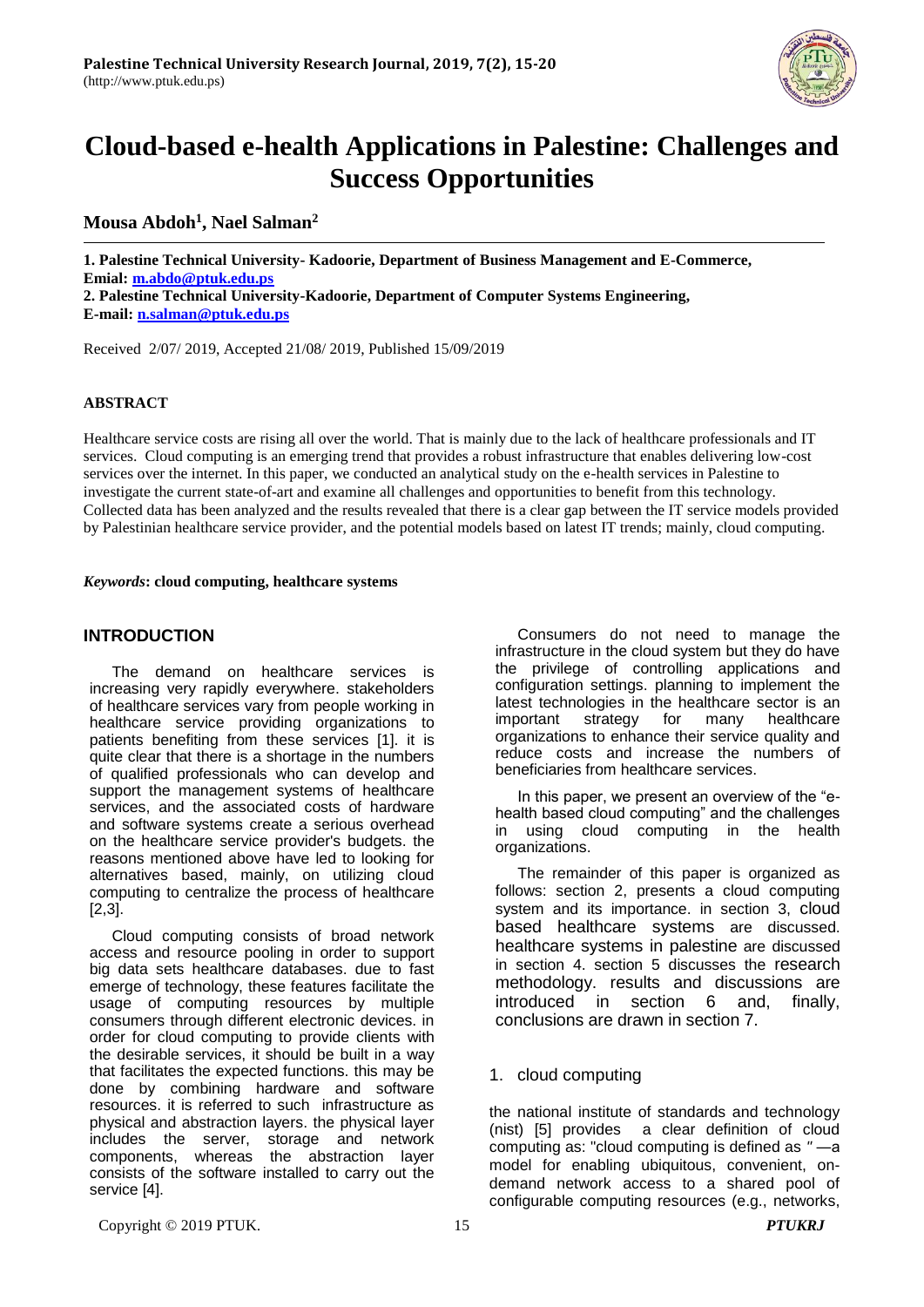servers, storage, applications, and services) that can be rapidly provisioned and released with minimal management effort or service provider interaction". cloud computing allows sharing of infrastructure, platforms and software as a service which is always abbreviated as iaas, paas, and saas.

cloud computing is getting a very rapid popularity and adoption in many organizations in different disciplines due to its advantages that range from reducing of system maintenance and support costs, its flexibility, availability, and optimal resource utilization. [5].

as described by the ibm cloud computing guide [6], cloud computing services can delivered in various models. these models are:

- 1- public clouds which are owned and operated by companies that offer rapid access over a public network to affordable computing resources. with public cloud services, users don't need to purchase hardware, software or supporting infrastructure, all of which is owned and managed by providers.
- 2- A private cloud is infrastructure operated solely for a single organization, whether managed internally or by a third party, and hosted either internally or externally. Private clouds can take advantage of cloud's efficiencies while providing more control of resources and allowing clients to steer clear of multitenancy.
- 3- A hybrid cloud uses a private cloud foundation combined with the strategic integration and use of public cloud services. The reality is that a private cloud can't exist in isolation from the rest of a company's IT resources and the public cloud. Most companies with private clouds will evolve to manage workloads across data centers, private clouds and public clouds, thereby creating hybrid clouds.
- 4- Many businesses employ various cloud services to drive innovation and aid business agility, such as creating new revenue streams, adding products and services and increasing margins. Because of such wide-ranging and valuable<br>potential advantages. multicloud potential advantages, environments are essential to survival and success in the digital era.

Cloud computing allows you to store, access and retrieve files from anywhere using web-enabled interfaces which are easy to use and build. At any place and time, cloud-based systems are available at high speed, and secure channels. Furthermore cloud-based systems scalability is assured. [7].

Figure 1 depicted from [8] shows the structure and the different components of a cloud-based system.



**Figure 1: Cloud-Based System Structure**

Cloud computing architectures are classified into three different models: SaaS, PaaS, and IaaS.

- 1) SaaS gives user the ability to use services supplied by service provider.
- 2) PaaS gives user the ability to deploy consumer created applications created by some programming languages.
- 3) SaaS gives user the ability to use applications supplied by service provider in the cloud infrastructure.

Variant client devices can access the cloud based applications through web applications or other software systems. These clients can manage the cloud infrastructure including networks.

These management services include the following:

- a- Enterprise services such as workflow management,.
- b- Web 2.0 applications such as metadata management.

SaaS is not suitable for applications that need real time response [9].

## **2. CLOUD BASED HEALTHCARE SYSTEMS**

Healthcare services can better be delivered if healthcare systems are integrated on cloudbased infrastructure. Chowdhury [9] shows the different advantages of integrating traditional health and cloud computing. Chowdhury showed that this integration will increase impact on all healthcare system stakeholders ranging from patients to doctors and other administrative staff involved in the process. The integration of cloud computing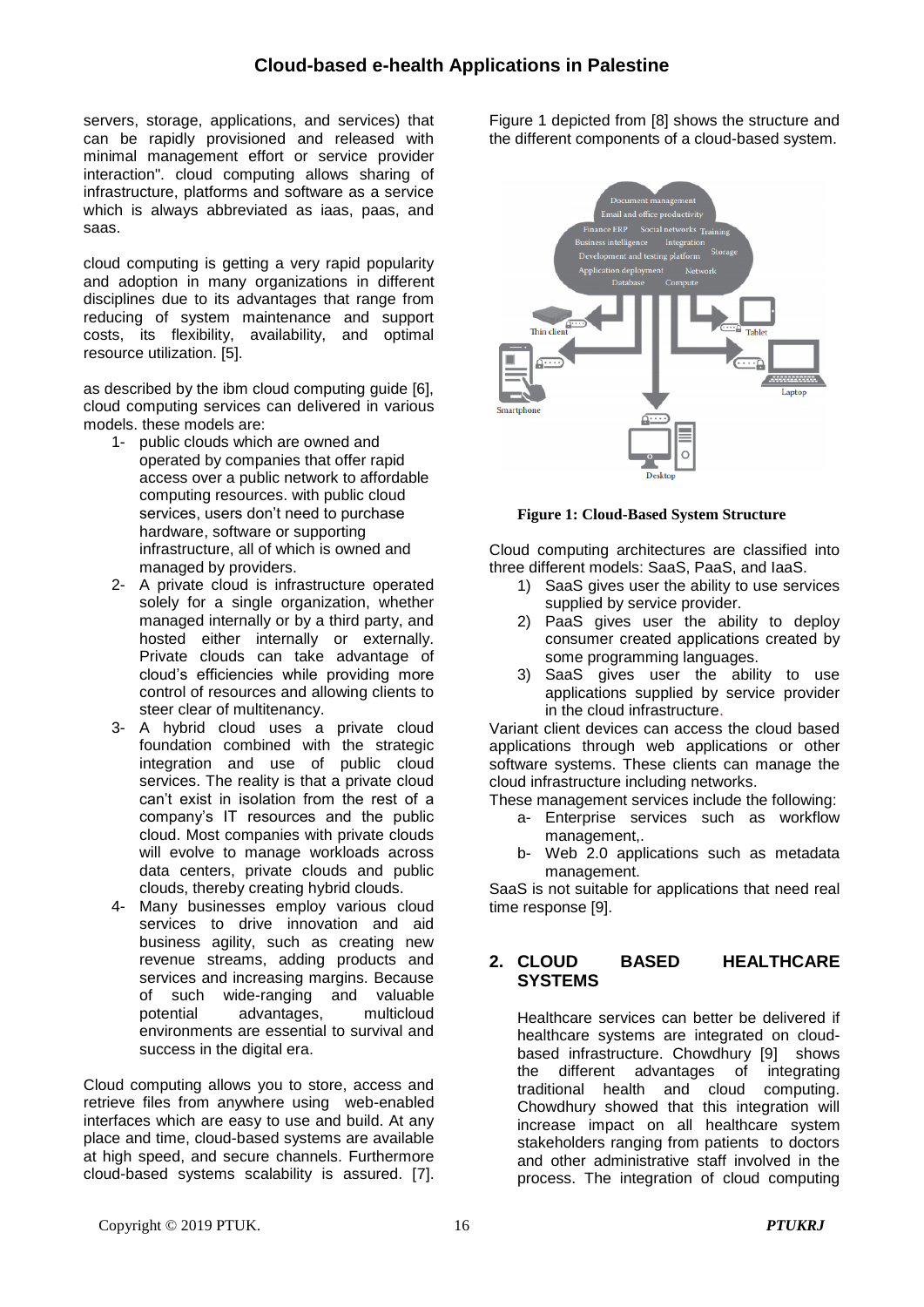into healthcare systems can achieved by many ways:

- 1- virtual machines [\(VMs\)](https://searchservervirtualization.techtarget.com/definition/virtual-machine), applications or storage, available to the general public over the internet which best maps to the public cloud model described in section 2.
- 2- a private cloud is aimed to the needs and goals of a single organization.
- 3- by social media [10].

Nigam and Bhatia [11] summarized the advantages of integrating cloud computing with healthcare systems mainly in the following:

 On-demand service: all services can be achieved without delay.

 Broad network access: any one can access the network from anywhere.

• Resource pooling: many users can access the same service at the same time. [11].

Recent communication and Telemedicine technologies e.g. telesurgery, and teleradiology facilitate providing patient care services beyond the medical centers through better collaboration and communication between different stakeholders [11].

Integrating cloud computing into healthcare systems can come up with several benefits to all stakeholders. These benefits result from the facilities provided by cloud computing that can be summarized in the followings:

- Enabling live interaction between the participants without being at the same site.
- Patient medical data can be shared in real time across the geographical boundaries.
- It is flexible model as patients don't need to visit the doctor for getting a medical advice. Moreover, surgeons can retrieve the archived patient files at their own time and place.

Doheir et. Al. [12] reviewed cloud computing architectures based on wireless and mobile applications. They found that the use of cloud in healthcare organizations and the integration of components can improve healthcare systems serviced delivered to clients. They also showed that most healthcare service providing organizations in the world realized the importance of cloud computing as a means to improve data management, and storage capabilities.

Doheir et. Al. [13] discussed the importance of cloud computing technology to improve performance in healthcare organizations and cloud issues for cloud mobility and API Management (CMAM).

## **3. Healthcare systems in Palestine:**

There are many healthcare service providing organizations in Palestine that are classified to public – governmental organizations, private organizations and NGO's organizations. These organizations range from small (one doctor) private clinics to large multi-specialty private and public hospitals [14]. Unfortunately, there is no IT infrastructure that enables communication and data sharing between these organizations. The lack of connectivity between healthcare service providers limits the opportunities of benefiting from patient records, and increases the cost of further analysis and investigations.

## **4. Research Method**

The aim of the work presented in this paper is benefits and challenges of using cloud-based systems In Palestine. It was inspired from the wide use of cloud-based systems in different disciplines. We conducted a study that covered healthcare service providing institutions in Palestine. A survey was used as the main validation means in this paper. The survey questions were designed in order to explore the challenges and issues hindering resorting to cloud-based healthcare management systems.

The survey was mainly based on a comprehensive questionnaire questionnaire consists of 6 main sections. First section has two questions that asks general information about the participant. Section 2 consists five questions that ask about the challenges that face IT applications. Section 3 contains 15 questions about communication and ease of using cloud computing and its features. Sections 4, 5 and 6 contain extra notes, acknowledgement and contact information, respectively.

All the fields and questions of the questionnaire were must to be filled by the participant. The questionnaire was designed online using Google documents. We have contacted many governmental and private hospitals, health centers, in person and by email to help us filling the questionnaire. The targeted groups of the questionnaire included IT services supporting staff, medical staff, and administrative staff. We received answers from 210 respondents. The questions aimed at detecting the concerns and the level of understanding of cloud based systems among the targeted groups. The results obtained from the responses revealed the following interesting points:

1- Security issues are among the most important concerns to all healthcare service providing system users.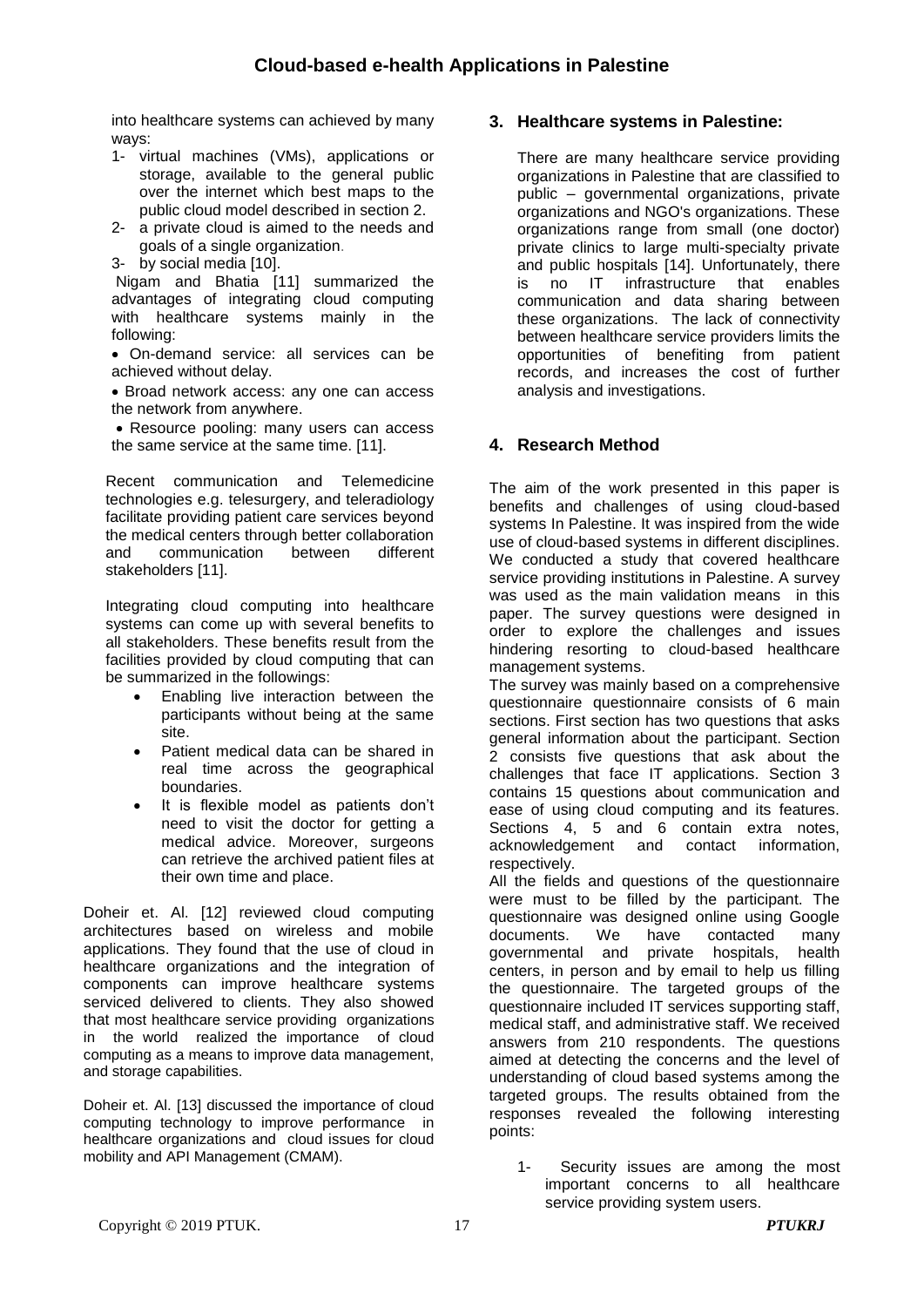## **Cloud-based e-health Applications in Palestine**

- 2- The weakness of IT infrastructure (especially networking and internet access services) is a critical issue to the success of cloud based healthcare systems.
- 3- Around two thirds of responses show that healthcare system users believe that cloud based systems will lead to more effective data sharing and enhances system availability,
- 4- It was clear from the responses of Non-IT users that they have little background about the benefits of cloud based systems especially those related to system development and maintenance costs and.
- 5- The majority of non-IT users feel that more training on and information workshops are needed.

Besides the questionnaire and as a supporting tool for the sake of getting more information about the current situation in healthcare service providing organizations in Palestine we had some informal personal interviews with selected healthcare and IT professional working in the public sector.

#### **5. Results and Discussion**

The results obtained in this paper revealed that public sector health service providers in Palestine do not have in-house system development nor they know about the benefits of using cloud architectures in healthcare systems. Most of software services and systems used are developed at different eras by different teams. The individual analysis and discussion of selected questions of the questionnaire responses can be described as follows:

1- Targeted group profile: 57% of questionnaire respondents are working in administrative jobs including IT professionals (mainly technical support staff). and the rest are medical staff (doctors and nurses).



**Figure 2: Job types in questionnaires' analysis**

2- On a question about the security concern as a challenge towards adopting IT-based healthcare systems. 9%0 of examined group answered that security is the most important concern.

3- On a question about IT based<br>healthcare systems, 57% Healthcare healthcare systems, system users think that IT-based systems do not satisfy their needs. 43% fear that IT-based will not satisfy the user needs.



**Figure 3: Information technology customers' needs**

4- 57.1% of the employees have medical jobs, and 91% of them see that data security is very important issue, 57% of them see that information technology applications used in hospitals does not meet customers' needs



**Figure 4: Data security importance and information technology applications of customers' needs**

5 - 53% and 33% of the respondents see that is very important and important, respectively, that patients records should be followed as. Figure 5 shows the lack of such follow up.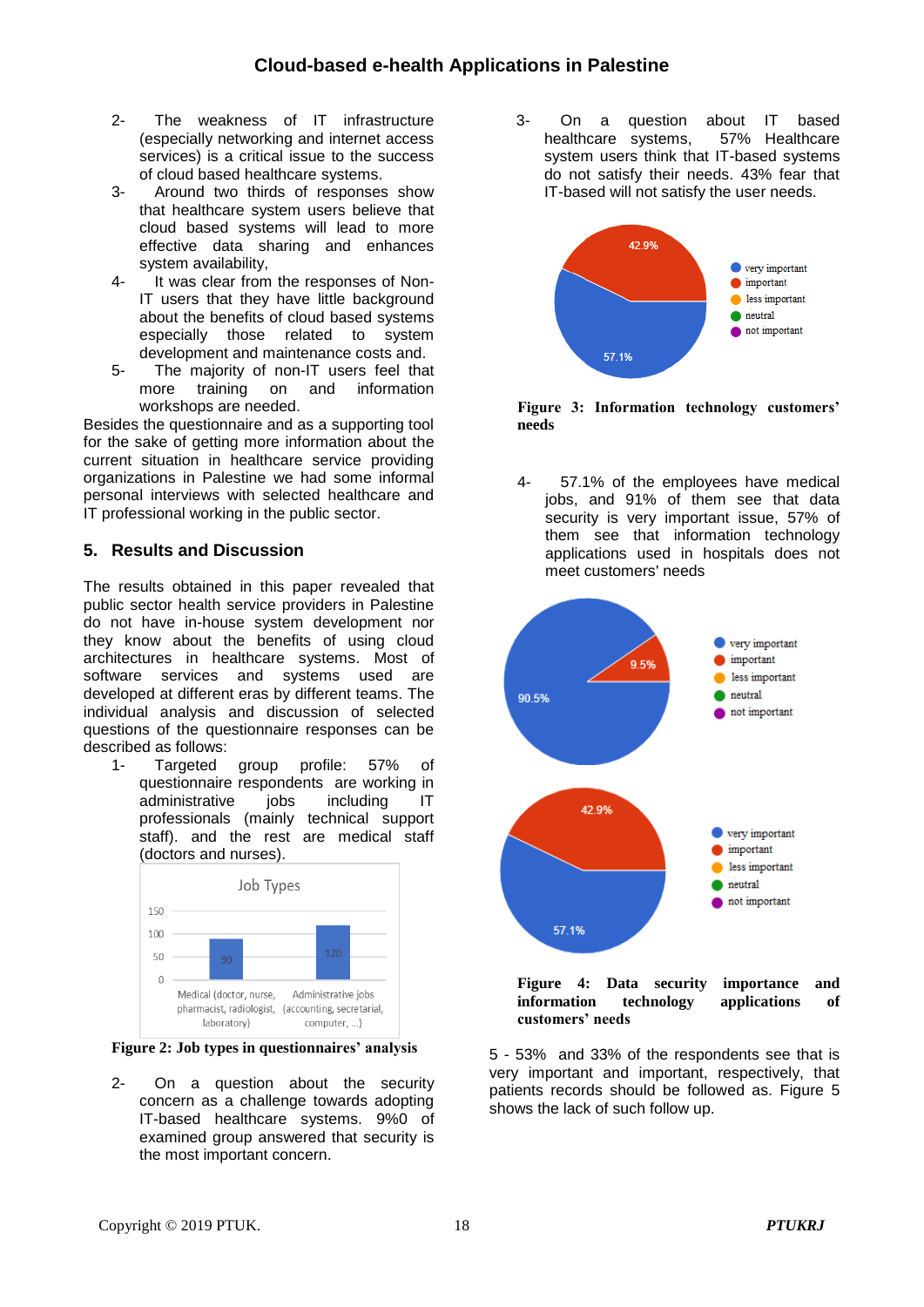## **Cloud-based e-health Applications in Palestine**



**Figure 5: Lack of follow up**





**Figure 6: Weakness in infrastructure**

7 - 85% of them knew the advantages of cloud computing for data processing while 10% do not know the advantages.



**Figure 7: Advantages of cloud**

8 - 67% of them see Cloud computing enables effective data and information sharing between different branches of the same organization



**Figure 8: Cloud effective** 

8 - 53% of them see Cloud computing enables availability and accessibility of IT services from anywhere and anytime



**Figure 9: Cloud necessity of it services**

10 - 39% of them see that Cloud computing helps in minimizing development and operational costs through "pay per use of service 43%



**Figure 10: Cloud minimizing development**

11 - 43% of them see that Cloud computing minimizes software license costs